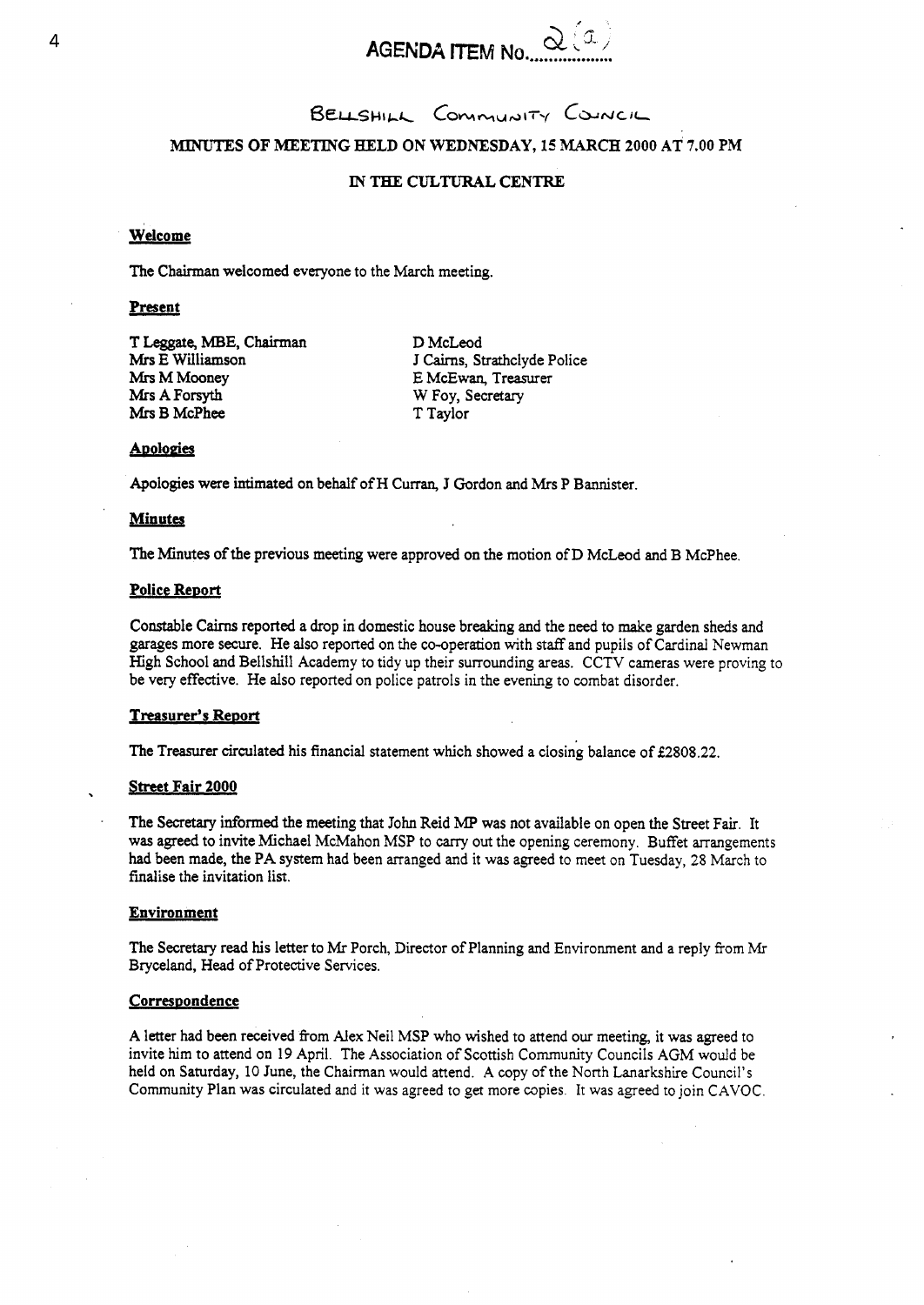### *AOCB*

**The** portrait **of** *Sir* Matt **Busby was presented** to **the Sports Complex** on **[Tuesday, 7](#page-3-0)** March.

## **Date of Next Meeting**

The **next** meeting will **be held on Wednesday, 19 April 2000.**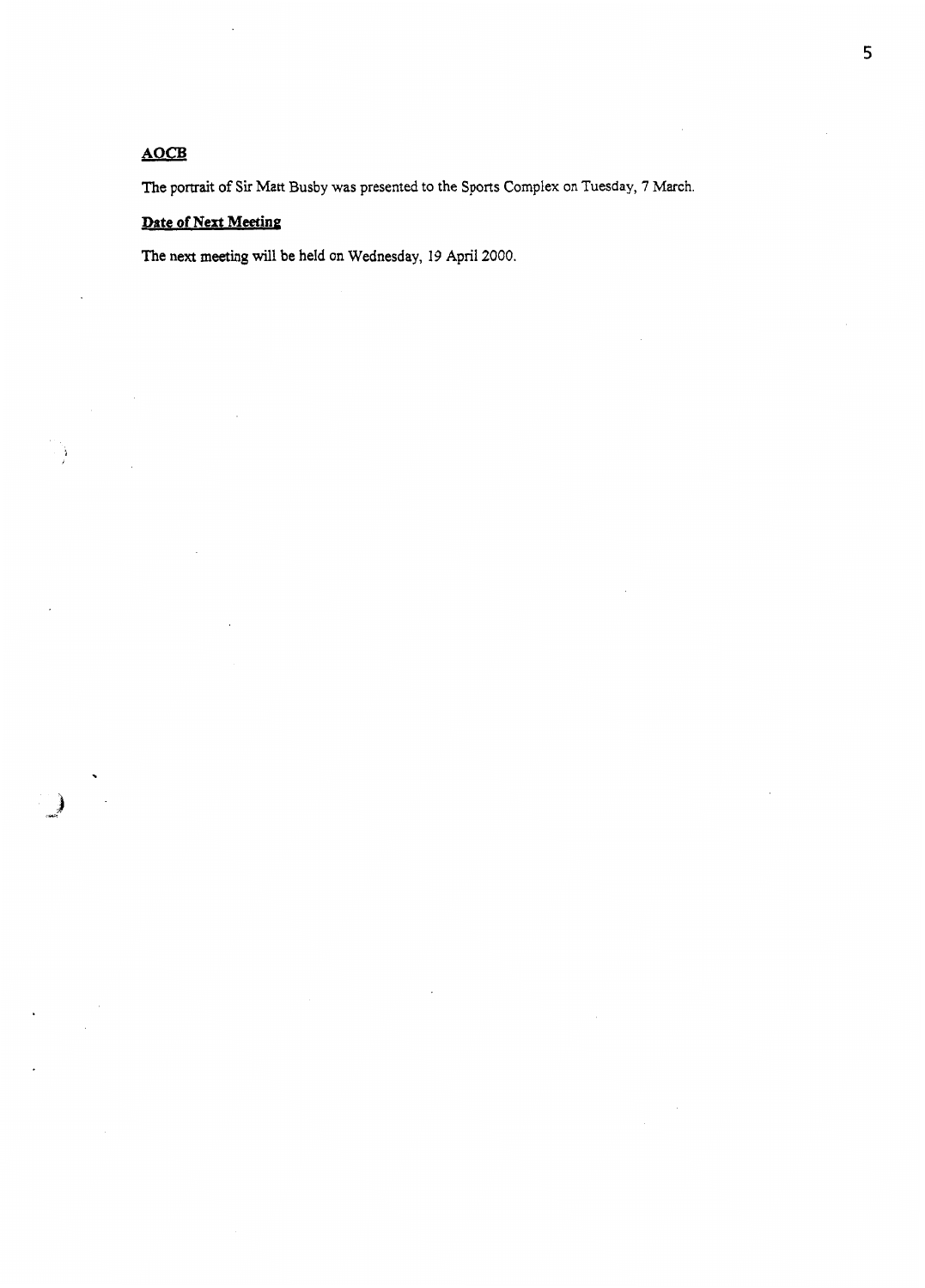# BELLSHILL COMMUNITY COUNCIL

### **MINUTES OF MEETING HELD ON WEDNESDAY, 19** *APRIL* **2000 7.00 PM XN** THE **CULTURAL CENTRE:**

### **Welcome**

The Chairperson welcomed everyone to the April meeting.

### Present

T Leggate - Chairperson Mrs P Bannister J Lafferty Mrs B N McPhee Mrs E Williamson J Gorman, NLC

D McLeod C Kirkwood - Orbiston Neighbourhood Centre E McEwan, Treasurer W Foy, Secretary

### **Minutes**

The minutes of the previous meeting were approved on the motion of D McLeod and B McPhee.

### **Establishment of Communitv Councils**

The new North Lanarkshire Scheme for Community Councils was discussed at length. The **main** points being-

- > All Community Councils will cease to operate as of **3** 1 May 2000
- **3** To form a Community Council a request has to be made within 21 days of 31 May.
- *3* **A** request to be submitted to North Lanarkshire Council signed by 20 electors from the electoral area.
- *3* Candidates must be proposed and seconded by residents in the electoral area *ctnd*  identified by their electoral roll number.
- *3* Each candidate to provide a statement in support of their election.

Other points were raised and discussed and it was agreed that the Secretary provide a letter for collecting the 20 names necessary.

### **Police Report**

Sergeant LafTerty reported that crime figures were down but the need for greater care is required for *security* of garden sheds and garages. Some **group** disorder was reported in the New Stevenson and Viewpark areas. Public safety at BelIshiIl Railway Station was discussed. An anti-robbery seminar will be held in Bellshill YMCA on Wednesday, 26 April at 7.30 pm. The location of contractors storage containers was discussed at length.

### **Treasurer's Report**

The Treasurer circulated the financial statement to 31 March which showed a closing balance of **f2,7M.** *77.*